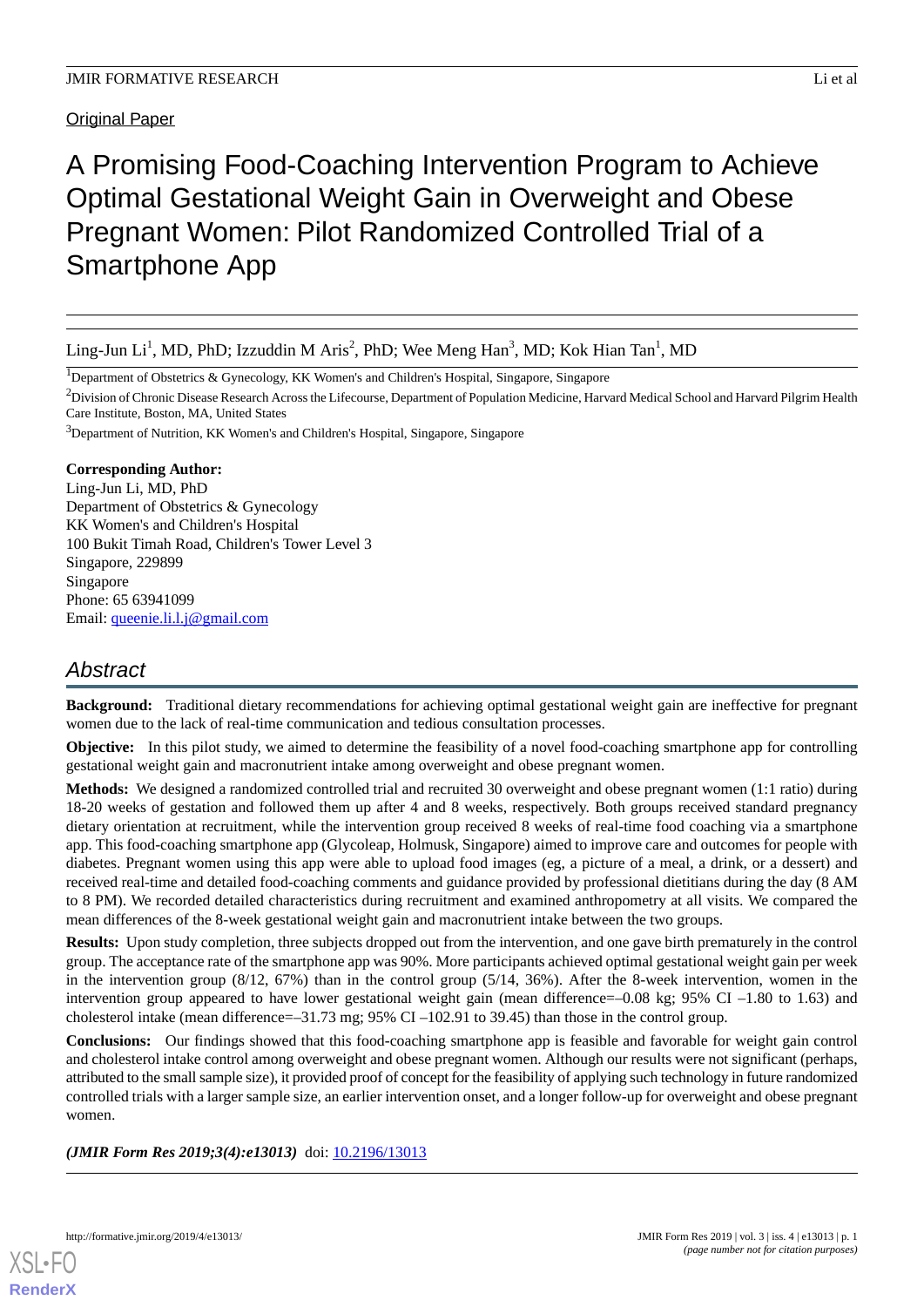#### **KEYWORDS**

overweight, obesity, pregnant women; gestational weight gain; food diary; randomized controlled trial; smartphone app; food coaching; dietary recommendation; feasibility

# *Introduction*

Overweight and obese pregnant women are often at an increased risk of a series of maternal and offspring adverse outcomes [[1](#page-7-0)[-3](#page-7-1)]. In developed countries, overweight and obese women accounted for 30%-50% of fertile women [[4-](#page-7-2)[6\]](#page-7-3). Therefore, the high prevalence of overweight and obesity among pregnant women signifies a substantial burden to public health welfare worldwide. Current clinical care management of overweight and obese women during pregnancy consists of information on healthy eating practices according to standard dietary guidelines both worldwide [\[7](#page-7-4)-[10\]](#page-8-0) and in Singapore [[11,](#page-8-1)[12](#page-8-2)], in terms of restricting daily energy intake; balancing the proportion of complex carbohydrate (33%-40%), protein (20%), and fat (40%); and lowering cholesterol intake However, the reported effects were equivocal due to limitations such as low compliance, delayed feedback, late initiation, and inefficient delivery of intervention [\[13](#page-8-3),[14\]](#page-8-4).

In recent years, the use of mobile technology (such as smartphone apps) for patient care has been increasing. The feasibility and efficacy of such technology has been proven for weight management among pediatric obese patients [\[15](#page-8-5)] and for glucose control in mothers with gestational diabetes mellitus during pregnancy [[16\]](#page-8-6). Furthermore, a systematic review summarized 12 studies using phone**-**based reporting interventions such as video call, phone calls, short messaging service (SMS) and smartphone apps and showed consistent evidence that although such approaches could help pregnant women control their gestational weight gain, they were not effective in preventing other pregnancy outcomes such as gestational diabetes mellitus [\[17](#page-8-7)]. Another systematic review of four randomized controlled trials (RCTs) did not draw any firm conclusions on the effects of mobile app interventions during pregnancy on maternal knowledge, behavior change, and perinatal health outcomes due to heterogeneity of interventions, comparators, and outcome measures across all RCTs [[18\]](#page-8-8). In addition, based on the intervention evaluation alone, none of these mobile technologies provide a real-time communication between end users and medical workers or dietitians, thus likely affecting the compliance and efficacy of the phone-based intervention. Given the high prevalence of

smartphone app usage among pregnant women, more rigorous studies are needed to optimize the study design and implementation of these technologies in improving maternal health outcomes. In this pilot randomized controlled trial study, we tested a food-coaching intervention program delivered through a smartphone app in overweight and obese pregnant subjects without gestational diabetes mellitus and examined its feasibility, acceptance, and preliminary utility during an 8-week follow-up in second trimester.

# *Methods*

#### **Study Design and Population**

We conducted a prospective, two-arm, unblinded RCT in a subsidized clinic within a tertiary government hospital in Singapore (KK Women's and Children's Hospital [KKH]) between March and July 2018. We recruited pregnant women if they were Singapore citizens or permanent residents, overweight or obese (ie, prepregnancy or booking body mass index≥25 kg/m<sup>2</sup>), age≥21 years, between 18 and 20 weeks' gestation at the time of recruitment, planning to deliver in KKH, capable of reading and writing in English, and able to download and use the smartphone app. We excluded women with special dietary restrictions due to medical conditions such as type 1 or type 2 diabetes, gestational diabetes mellitus, hypertension, and chronic kidney disease.

We conducted the study according to the tenets of the Declaration of Helsinki and obtained approval by the SingHealth Centralized Institutional Review Board and the National Health Group's Domain Specific Review Board. We obtained written informed consent from all pregnant women at baseline recruitment. As the primary aim of this study is to test the feasibility of the smartphone app in the pilot phase, we only obtained the local institutional review board approval (CIRB 2017/2132), but did not register for an online RCT number.

#### **Randomization and Procedures**

Research coordinators randomly assigned pregnant women to the intervention (food-coaching smartphone app) or control group (standard pregnancy dietary orientation) in a 1:1 allocation ratio, using the envelope randomization method [\(Figure 1\)](#page-2-0).

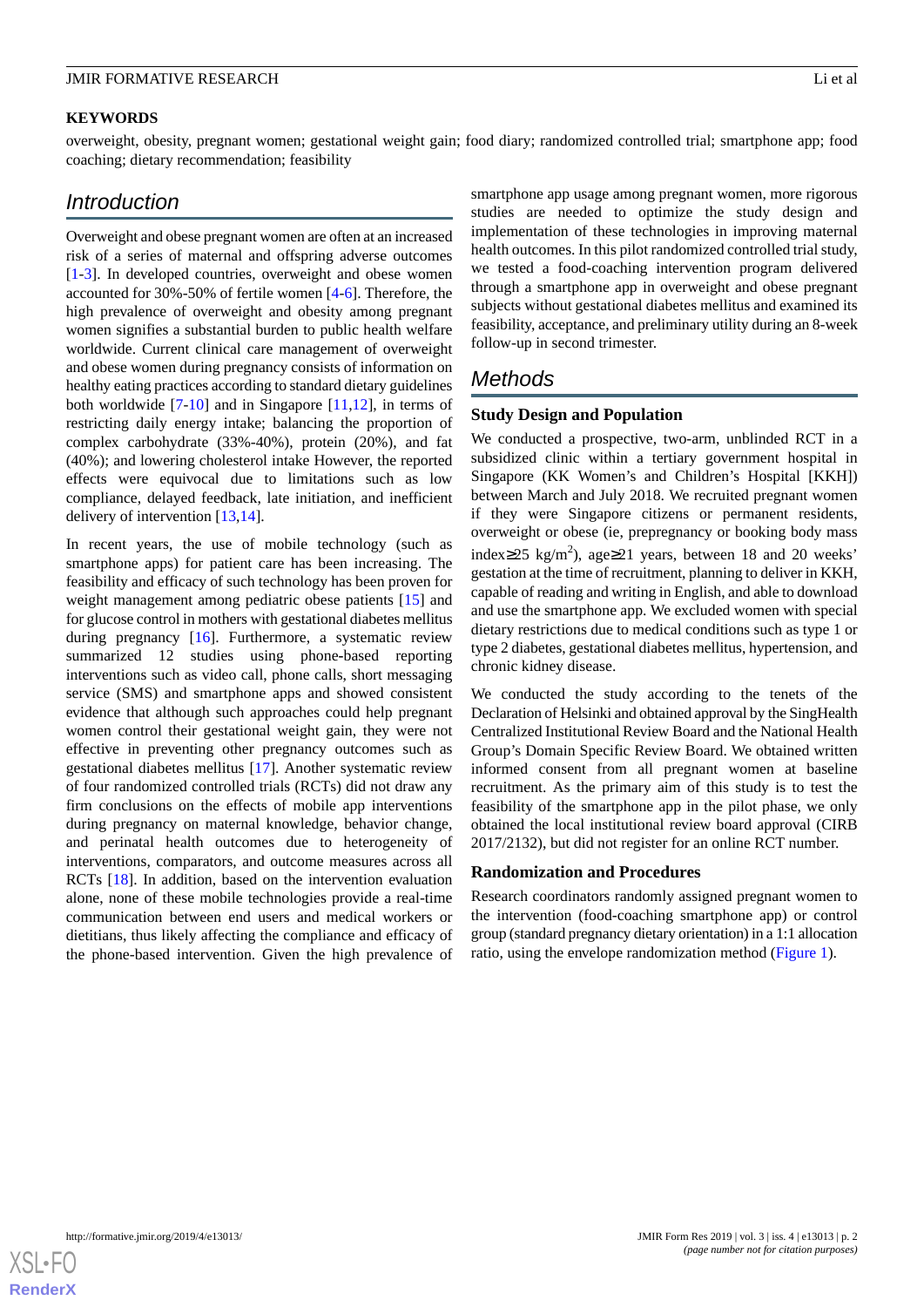#### **JMIR FORMATIVE RESEARCH** Li et al. **Li et al.** Li et al.

<span id="page-2-0"></span>**Figure 1.** Study flow of the randomized controlled trial.



#### *Standard Pregnancy Dietary Orientation*

The same research coordinators administered the standard dietary orientation to women in the intervention and control groups using standardized materials, including basic nutrition principles of choosing a wide variety of nutrient-dense foods, limiting intake of high-fat and high-sugar food and beverages, and guiding food portion sizes, with reference to the local gestational dietary guidelines by the Health Promotion Board [[19\]](#page-8-9). We informed participants in both groups about the recommended gestational weight gain, together with some simple physical activity pointers.

#### *A Food-Coaching Smartphone App*

The intervention group participants could download and use the food-coaching smartphone app (Glycoleap, Holmusk, Singapore) for free for up to 8 weeks during the RCT. The app aimed to improve care and outcomes of people with type 2 diabetes in terms of diet control. Pregnant women using this app were able to upload food images and received real-time and detailed food-coaching comments and guidance from professional dietitians during the day (8 AM to 8 PM). According to the local pregnancy guideline [\[20](#page-8-10)], food dietitians rated the food image from 1 to 5 (1=the least recommended score, 5=the most recommended scored) and provided feedback in terms of degree and balance of the food items and composition ([Multimedia Appendix 1\)](#page-7-5). Although this smartphone app was available on both Apple and Google store platforms, we did not think there was a high chance for the controls to obtain access to this app for two reasons: (1) This smartphone app requires an in-store purchase of up to SG \$30 (US \$22) per month, which is not subsidized by any local Singaporean medical insurance. All participants were recruited from the government tertiary hospital's subsidized clinic; therefore, the chances for them to pay from their own pocket

[XSL](http://www.w3.org/Style/XSL)•FO **[RenderX](http://www.renderx.com/)**

to afford additional medical care are low. (2) Only pregnant women randomized into the intervention group were informed of the name and company of the smartphone app, while those in the control group were not provided any information regarding the app. In addition, subjects in the intervention and control groups did not know of each other.

We recruited all subjects at baseline (18-20 weeks' gestation) and followed them up after 4 weeks (22-24 weeks' gestation) and 8 weeks (26-28 weeks' gestation).

#### **Outcomes**

Based on the usage of the food-coaching smartphone app, we assessed the feasibility of the smartphone app by collecting participant feedback in the intervention group, using an evaluation form at the 8-week follow-up visit [\(Multimedia](#page-7-6) [Appendix 2\)](#page-7-6). In addition, we assessed the compliance in the intervention group via the times of log in for each participant in the first half and second half of the follow-up. We calculated the proportion of participants with optimal second trimester gestational weight gain based on the Institute of Medicine guidelines for overweight (0.23-0.33 kg/week) and obese women  $(0.17-0.27 \text{ kg/week})$  [\[9](#page-8-11),[21\]](#page-8-12). We assisted all pregnant subjects in quantifying their food and beverage intake. Such methods of assessing dietary data have been widely published [\[22](#page-8-13)-[24\]](#page-8-14). We obtained data on 24-hour food recall at recruitment and collected self-administered 3-day food diary data ([Multimedia Appendix](#page-7-7) [3\)](#page-7-7) in both groups at two follow-ups. We analyzed the dietary records using an online nutrient analysis software [[25\]](#page-8-15), which was derived from locally available foods [[20,](#page-8-10)[26](#page-8-16),[27\]](#page-8-17). The Singapore Health Promotion Board online guidelines provided specific dietary instructions upon completion of the 3-day food diary and provided a picture compendium to each subject to facilitate identification of each type and quantity of food consumed. The compendium of food pictures consisted of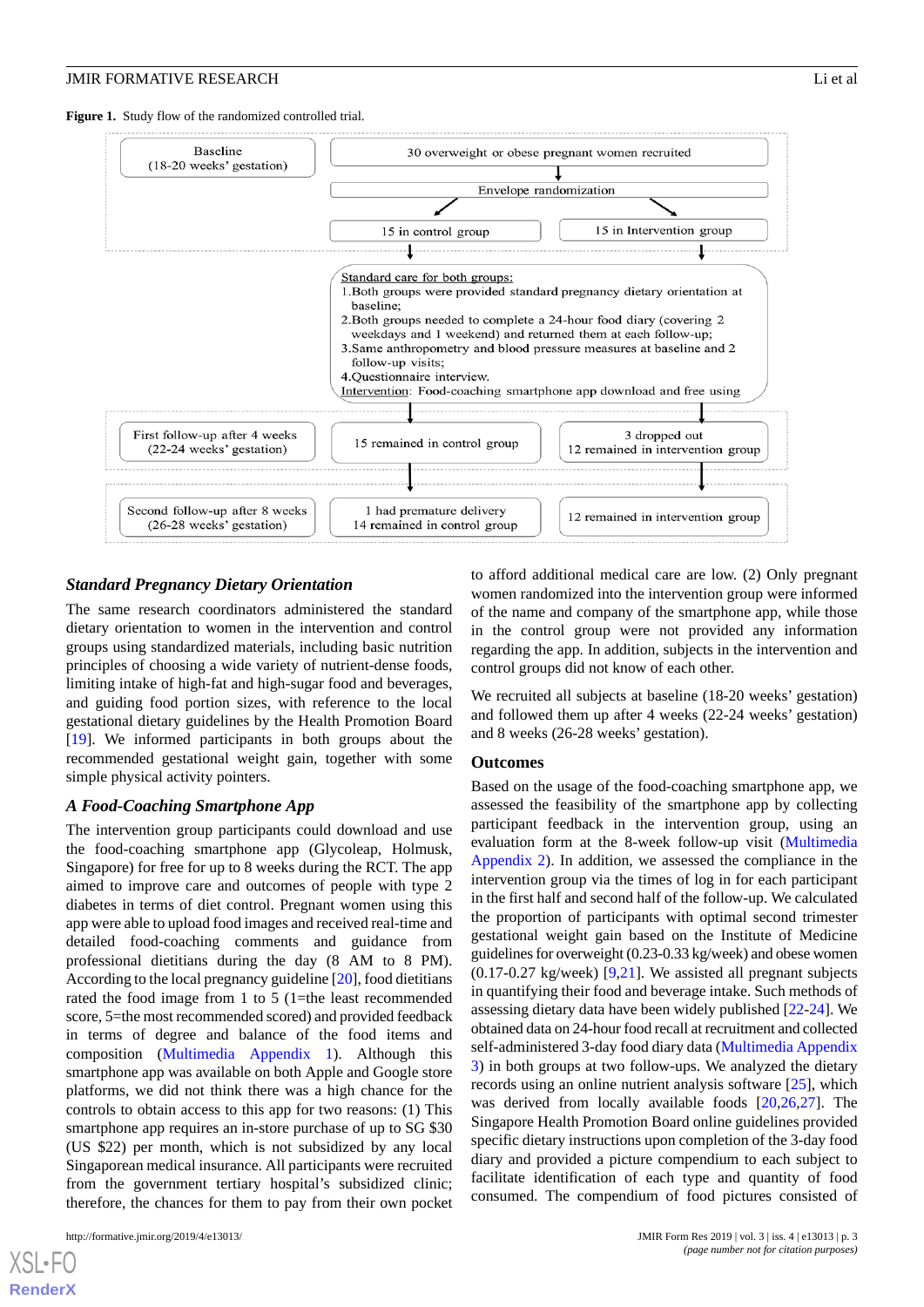photographs of individual food items coded to reflect the portion size of food items and standardize the estimated amounts eaten. The guidelines also used standard bowls, glasses, and spoons of varying sizes to estimate the volume of fluids or the amount of food consumed. Research coordinators entered each recorded food item into an online nutrient analysis database (Food Information and Nutrient Database system, Health Promotion Board, Singapore) based on a food composition database of locally available foods [\[25](#page-8-15)]. The daily food intake data were then summed up, and the total daily energy, macronutrients (carbohydrate, fiber, fat, and protein), calcium, cholesterol, and sodium intakes were averaged over each 3-day period and listed in kilocalories, grams, and percentages in the data summary form. The intake was compared between the intervention and control groups at the two follow-up visits.

#### **Statistical Analysis**

We applied the Fisher exact test and Student *t* test for categorical and continuous variables, respectively, to compare characteristics between the intervention and control groups. We used linear regression to examine the effect of the food-coaching smartphone app on weight gain control and macronutrient intake between two groups. Mean differences as an estimate referencing the control group were shown in linear regression. We performed statistical analysis using STATA (Version 14.0. STATA Corp, College Station, Texas), set a two-tailed *P* value for significance at .05, and provided the 95% CIs for all estimates.

# *Results*

Among 30 pregnant women recruited at baseline with 1:1 allocation, 26 (12 in the intervention group and 14 in the control group) completed the 8-week RCT. The detailed RCT flow chart is shown in [Figure 1.](#page-2-0) Based on the log-in records, the uptake of this smartphone app among our intervention subjects was up to 90% at the beginning (n=15) and 70% at the end of the study (n=12), respectively. Based on the 12 returned user evaluation forms, 75% (n=9) of the app users found that the app was easy to operate, more than 80% (n=10) thought the food-coaching guidance was acceptably fast, and 90% (n=11) were satisfied and reported that the app had somewhat or greatly improved their own diet*.* Therefore, they would recommend the smartphone app to family and friends. Furthermore, according to the backlog records from the smartphone app provider, we assessed compliance by calculating the average log-in frequency in the first and second half of the 8-week follow-up. Each of the 12 subjects in the intervention group logged into the smartphone app 8 times per week in the first 4 weeks, on an average, but this number reduced to 2 times per week in the subsequent 4 weeks.

[Tables 1](#page-4-0)-[3](#page-5-0) show the baseline and follow-up characteristics between the intervention and control groups. More participants met the Institute of Medicine recommendation for optimal gestational weight gain per week in the intervention group (4-week follow-up: 7/12, 58%; 8-week follow-up: 8/12, 67%) than in the control group (4-week follow-up: 8/15, 53%; 8-week follow-up: 5/14, 36%).

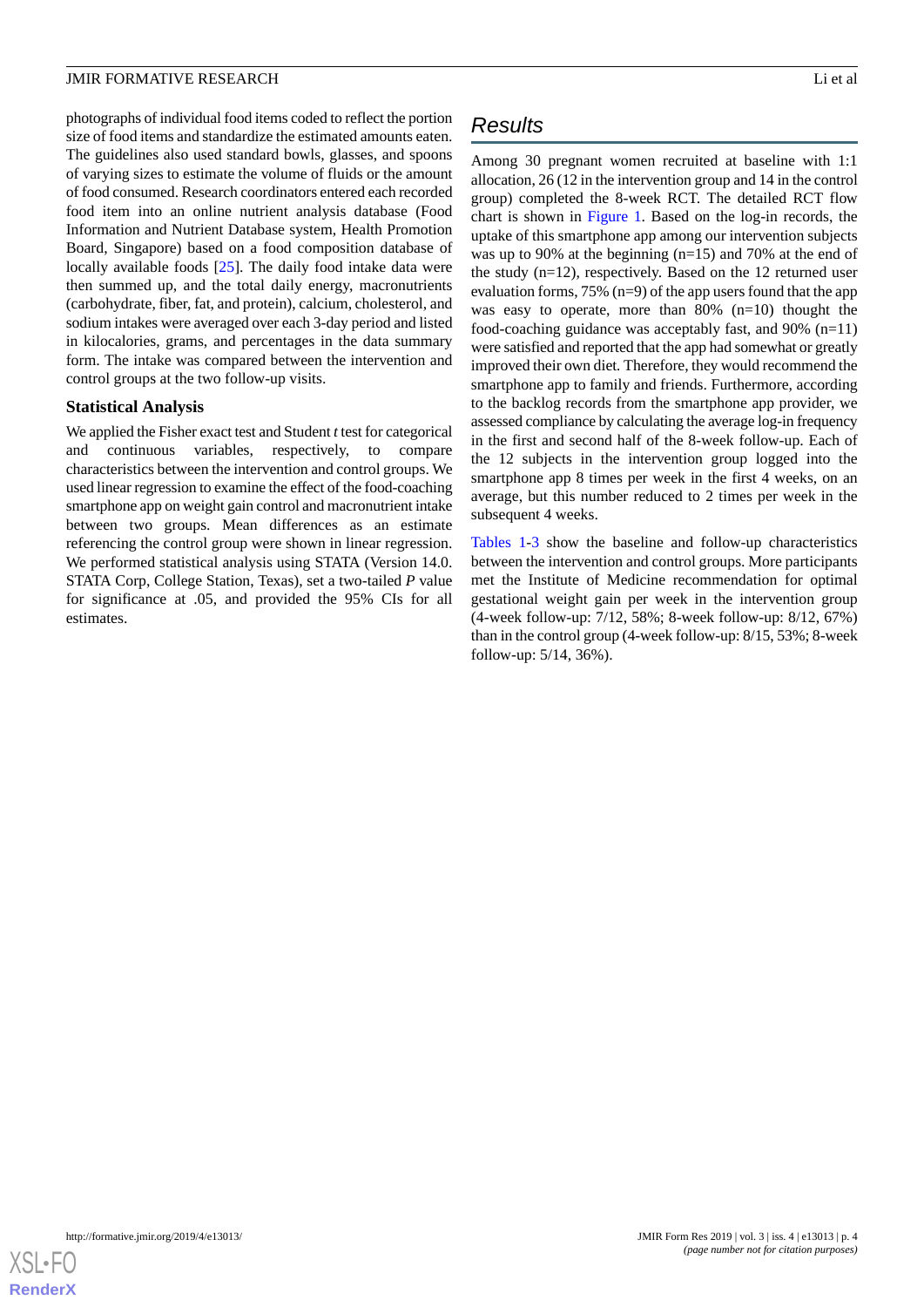<span id="page-4-0"></span>**Table 1.** Comparison of baseline characteristics between the intervention and control groups (baseline recruitment at 18-20 weeks' gestation).

| Characteristics                                      | Intervention group $(n=15)$ | Control group $(n=15)$ | $P$ value <sup>a</sup> |
|------------------------------------------------------|-----------------------------|------------------------|------------------------|
| Age (years), mean (SD)                               | 29.3(4.4)                   | 30.7(5)                | .45                    |
| Ethnicity, n (%)                                     |                             |                        | .15                    |
| Chinese                                              | 2(13)                       | 6(40)                  |                        |
| Malay                                                | 12(80)                      | 8(53)                  |                        |
| Indian                                               | 1(7)                        | 0(0)                   |                        |
| Others                                               | 0(0)                        | 1(6)                   |                        |
| Smoking history (yes), n (%)                         | 4(27)                       | 1(6)                   | .33                    |
| Parity, n (%)                                        |                             |                        | .60                    |
| $\boldsymbol{0}$                                     | 7(47)                       | 5(33)                  |                        |
| 1                                                    | 4(27)                       | 7(47)                  |                        |
| $\geq$ 2                                             | 4(27)                       | 3(20)                  |                        |
| Maternal college degree (yes), n (%)                 | 3(20)                       | 5(33)                  | .68                    |
| Paternal college degree (yes), n (%)                 | 1(7)                        | 4(27)                  | .33                    |
| Household income $\geq$ US \$6000/month, n (%)       | 3(20)                       | 6(40)                  | .43                    |
| Past history of pregnancy outcomes                   |                             |                        | .16                    |
| Gestational diabetes mellitus, n (%)                 | 0(0)                        | 3(20)                  |                        |
| Hypertensive disorders during pregnancy, n (%)       | 0(0)                        | 1(7)                   |                        |
| Prepregnancy weight (kg), mean (SD)                  | 78.5 (15.8)                 | 73.9(6.8)              | .31                    |
| Prepregnancy body mass index $(kg/m^2)$ , mean (SD)  | 31.0(4.7)                   | 29.4(2.2)              | .27                    |
| Gestational age at recruitment (weeks), mean (SD)    | 19.2(2.1)                   | 17.6(2.8)              | .08                    |
| Baseline body mass index $(kg/m^2)$ , mean (SD)      | 34.2(4.3)                   | 31.3(2.8)              | .04                    |
| Baseline systolic blood pressure (mm Hg), mean (SD)  | 118.6(8.9)                  | 116.8(9.4)             | .59                    |
| Baseline diastolic blood pressure (mm Hg), mean (SD) | 69.4(4.6)                   | 64.1 (7.9)             | .03                    |

a Student *t* test or Fisher exact test.

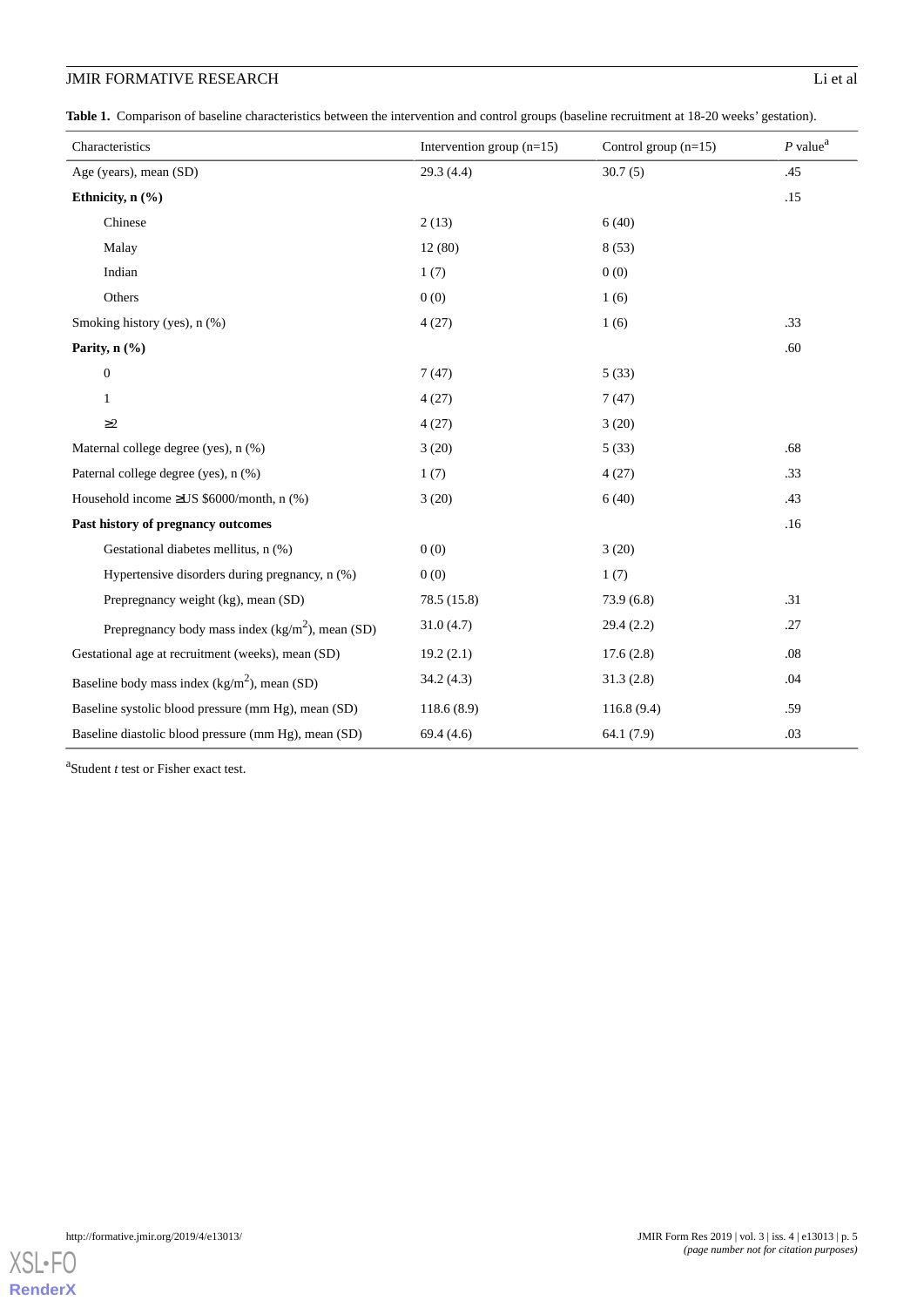**Table 2.** Comparison of follow-up measures between the intervention and control groups (4-week follow-up at 22-24 weeks' gestation).

| Clinical measures                                      | Intervention group $(n=12)$ | Control group $(n=15)$ | $P$ value <sup>a</sup> |
|--------------------------------------------------------|-----------------------------|------------------------|------------------------|
| Anthropometric and blood pressure measures, mean (SD)  |                             |                        |                        |
| First follow-up body mass index $(kg/m^2)$             | 36.4(4.9)                   | 31.9(2.6)              | .003                   |
| First follow-up systolic blood pressure (mm Hg)        | 121.9(6.8)                  | 120.9(6.4)             | .73                    |
| First follow-up diastolic blood pressure (mm Hg)       | 70.9(7.5)                   | 66.5(6.7)              | .15                    |
| Weight gain from baseline (kg)                         | 1.3(1.5)                    | 1.5(1.6)               | .83                    |
| Patients obtaining optimal weight gain per week, n (%) | 7(58)                       | 8(53)                  | .67                    |
| Dietary measures, mean (SD)                            |                             |                        |                        |
| Energy intake (kcal)                                   | 1370.5 (359.4)              | 1514.0 (362.6)         | .32                    |
| Carbohydrate $(g)$                                     | 177.5(55.3)                 | 189.5 (49.3)           | .56                    |
| Protein $(g)$                                          | 52.6(15.0)                  | 65.1(17.5)             | .06                    |
| Total fat $(g)$                                        | 49.4 (15.9)                 | 54.3 (17.3)            | .46                    |
| Cholesterol (mg)                                       | 182.0(90.6)                 | 246.9 (109.7)          | .11                    |
| Calcium $(g)$                                          | 513.4 (320.8)               | 513.3 (286.9)          | .99                    |
| Dietary fiber $(g)$                                    | 12.9(4.3)                   | 12.9(3.5)              | .95                    |
| Sodium $(g)$                                           | 2.4(0.8)                    | 2.8(0.8)               | .18                    |

<span id="page-5-0"></span>a Student *t* test, Fisher exact test, or Wilcoxon signed rank test.

|  | Table 3. Comparison of follow-up measures between the intervention and control groups (8-week follow-up at 26-28 weeks' gestation). |  |  |
|--|-------------------------------------------------------------------------------------------------------------------------------------|--|--|
|  |                                                                                                                                     |  |  |

| Clinical measures                                      | Intervention group $(n=12)$ | Control group $(n=14)$ | $P$ value <sup>a</sup> |
|--------------------------------------------------------|-----------------------------|------------------------|------------------------|
| Anthropometric and blood pressure measures, mean (SD)  |                             |                        |                        |
| Second follow-up body mass index $(kg/m^2)$            | 36.0(4.6)                   | 32.4(2.8)              | .02                    |
| Second follow-up systolic blood pressure (mm Hg)       | 120.2(7.5)                  | 117.3(7.3)             | .33                    |
| Second follow-up diastolic blood pressure (mm Hg)      | 69.6(9.1)                   | 67.4(5.8)              | .47                    |
| Weight gain from baseline (kg)                         | 2.9(1.9)                    | 3.0(2.24)              | .92                    |
| Patients obtaining optimal weight gain per week, n (%) | 8(67)                       | 5(36)                  | .43                    |
| Dietary measures, mean (SD)                            |                             |                        |                        |
| Energy intake (kcal)                                   | 1370.5 (359.4)              | 1514.0 (362.6)         | .44                    |
| Carbohydrate $(g)$                                     | 1815.0)                     | 170.6(49.4)            | .61                    |
| Protein $(g)$                                          | 56.7 (19.8)                 | 58.6 (15.8)            | .79                    |
| Total fat $(g)$                                        | 54.3 (20.7)                 | 43.5(17.5)             | .15                    |
| Cholesterol (mg)                                       | 196.2 (89.3)                | 220.6 (87.9)           | .48                    |
| Calcium $(g)$                                          | 461.0(246.0)                | 489.1 (222.9)          | .76                    |
| Dietary fiber $(g)$                                    | 13.0(5.3)                   | 12.9(4.5)              | .99                    |
| Sodium $(g)$                                           | 2.2(0.7)                    | 2.4(0.8)               | .55                    |

a Student *t* test, Fisher exact test, or Wilcoxon signed rank test.

Although not significant, we found a trend among women in the intervention group who tended to have less weight gain than those in the control group at the 4-week follow-up (mean difference=–0.15 kg; 95% CI –1.51 to 1.21) and 8-week follow-up (mean difference=–0.08 kg; –1.80 to 1.63; [Table 4\)](#page-6-0). In addition, women in the intervention group tended to consume less cholesterol than those in the control group at the 4-week follow-up (mean difference= $-64.87$  mg; 95% CI  $-146.04$  to 16.31) and 8-week follow-up (mean difference=–31.73 mg; 95% CI –102.91 to 39.45).

[XSL](http://www.w3.org/Style/XSL)•FO **[RenderX](http://www.renderx.com/)**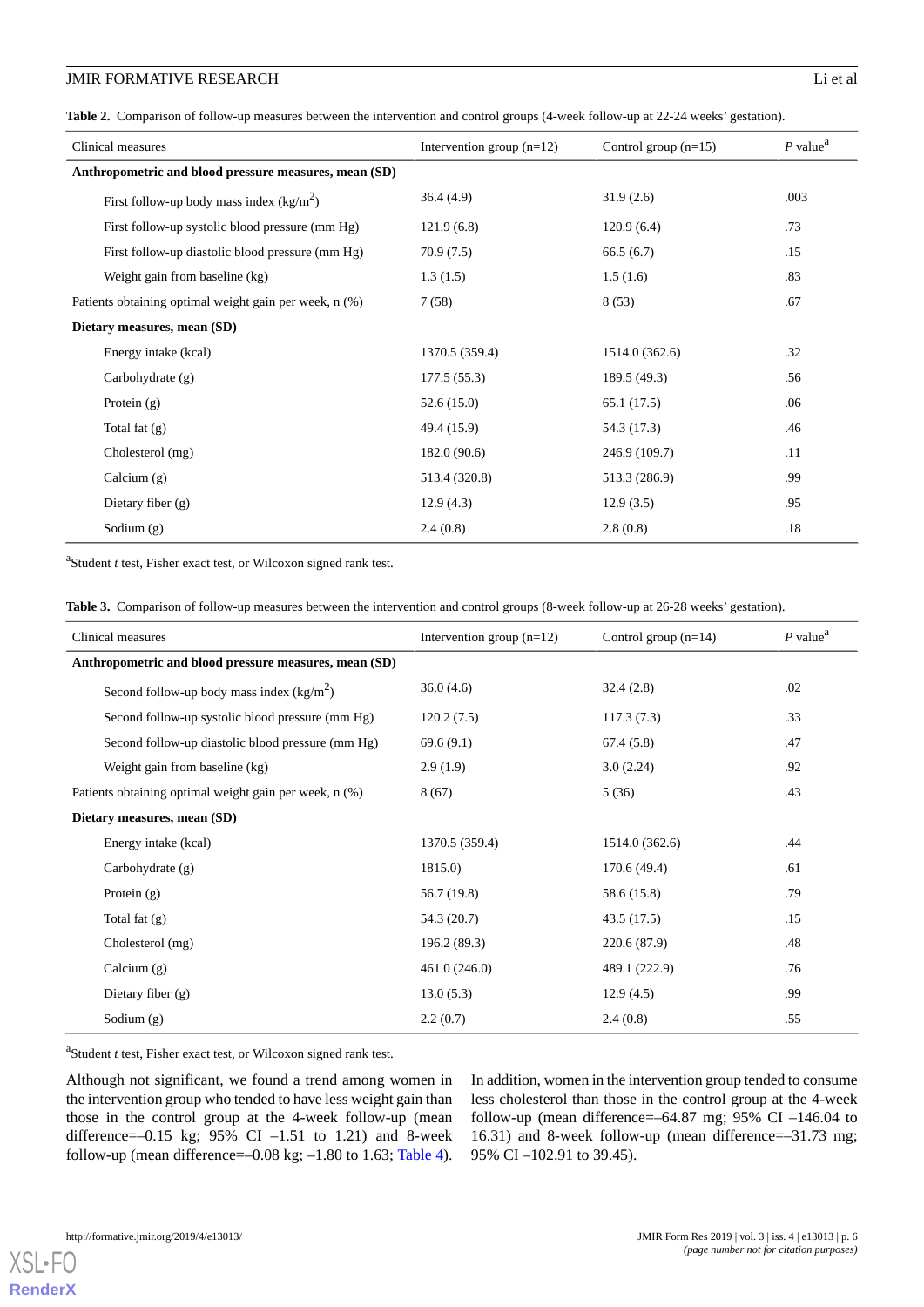<span id="page-6-0"></span>**Table 4.** Weight gain from baseline and dietary intake between the intervention and control groups.

| Dietary components             | Mean difference between intervention and control (ref) groups |         |                                                        |           |
|--------------------------------|---------------------------------------------------------------|---------|--------------------------------------------------------|-----------|
|                                | 4-week follow-up $(22-24$ weeks' gestation) <sup>a</sup>      |         | 8-week follow-up (26-28 weeks' gestation) <sup>b</sup> |           |
|                                | $\beta$ (95% CI)                                              | P value | $\beta$ (95% CI)                                       | $P$ value |
| Weight gain from baseline (kg) | $-0.15$ ( $-1.51$ to 1.21)                                    | .83     | $-0.08$ ( $-1.80$ to 1.63)                             | .92       |
| Energy intake (kcal)           | $-143.55$ ( $-431.66$ to 144.56)                              | .32     | 123.99 (-222.74 to 470.72)                             | .47       |
| Carbo(g)                       | $-12.05$ ( $-53.54$ to 29.44)                                 | .56     | $9.35 (-33.62 \text{ to } 52.31)$                      | .66       |
| Protein $(g)$                  | $-12.58$ ( $-25.69$ to 0.53)                                  | .06     | $-2.08$ ( $-16.73$ to 12.57)                           | .77       |
| Total fat $(g)$                | $-4.91$ ( $-18.24$ to 8.42)                                   | .46     | 11.11 $(-4.60 \text{ to } 26.81)$                      | .16       |
| Cholesterol (mg)               | $-64.87$ ( $-146.04$ to 16.31)                                | .11     | $-31.73$ ( $-102.91$ to 39.45)                         | .37       |
| Calcium $(g)$                  | $0.04$ (-241.08 to 241.16)                                    | > 99    | $-19.16$ ( $-211.31$ to 172.99)                        | .84       |
| Dietary fiber $(g)$            | $0.10$ (-2.97 to 3.17)                                        | .95     | $0.20$ (-3.82 to 4.22)                                 | .92       |
| Sodium $(g)$                   | $-413.16 (-1032.09$ to 205.76)                                | .18     | $-98.83$ ( $-692.65$ to 494.98)                        | .73       |

<sup>a</sup>Intervention group:  $n=12$ ; control group:  $n=15$ .

 $<sup>b</sup>$ Intervention group: n=12; control group: n=14.</sup>

# *Discussion*

In this in a small sample RCT, we used a smartphone app to guide overweight and obese pregnant women to eat heathier in order to obtain optimal weight gain. We noted a high uptake of the smartphone app, as described above, and found evidence that pregnant women in the intervention group were more likely to have optimal gestational weight gain and consume less cholesterol compared with women in the control group. Although our pilot results were not significant, it provided proof of concept for the feasibility of applying such technology in future RCTs with a larger sample size, an earlier intervention onset, and a longer follow-up for overweight and obese pregnant women.

Although the dietary intervention has been proven to be effective in terms of weight gain control among overweight and obese pregnant women [[28,](#page-8-18)[29](#page-8-19)], there are huge variations in the delivery of dietary recommendation such as timing of intervention initiation, intensity of intervention, and feedback availability [[13,](#page-8-3)[28-](#page-8-18)[31\]](#page-9-0). In a recently published systematic review summarizing 12 phone-based intervention studies on gestational weight gain control outcomes, most of the studies used phone calls or SMS to provide weight control guidelines, encouraged physical activity, and provided educational information about healthy nutrition. Several studies suggested that telephone communication is one of the most cost-effective tools to keep track of pregnant women's health [\[32](#page-9-1)]. However, phone-based interventions are typically initiated by health care providers and might not effectively motivate pregnant women to self-manage their behaviors. Given the high prevalence of smartphone app usage among pregnant women to improve their healthy behaviors, no firm conclusion has been drawn in terms of improving perinatal outcomes [[18\]](#page-8-8). One of the major drawbacks is the lack of rigorous studies examining self-managing and self-regulatory behaviors in pregnant women. Our food-coaching app is more flexible and interactive and has greater variety of communication modalities, thus overcoming all aforementioned

usage rate (up to 80%) among Singaporeans [[33\]](#page-9-2) and high prevalence (up to 30%) of overweight and obesity among pregnant women in tertiary hospital settings [[4\]](#page-7-2), use of a mobile app to promote healthy dietary intake is feasible and likely a promising intervention strategy. Our findings showed feasibility and acceptability of such a food-coaching smartphone app. For example, 75% of the app users found that the app was easy to operate, and more than 80% thought the food-coaching guidance was acceptably fast. Furthermore, 90% reported that the app had somewhat or greatly improved their own diet*.*

limitations in current technology. Given the high smartphone

Interestingly, we did observe a trend of lower energy, carbohydrate, protein, total fat, and cholesterol intake in the first 4 weeks of the intervention, while most of the macronutrients did not maintain the same trend at 8 weeks of follow-up, except for cholesterol. This may be because pregnant subjects were more inclined to remember food items that are high in cholesterol (ie, saturated fat, red meat, full-fat dairy products) and were able to make an effort to avoid such food items compared with others. However, further studies are needed to verify our findings, as such findings with a small sample might be biased. Although the effect estimates are in the desired direction and supported the proof of concept as the primary focus in this pilot RCT, we still need to further verify the utility of such a smartphone app in a larger targeted population with an earlier phase intervention during pregnancy and a longer follow-up.

The strength of our study included a prospective RCT study design and the use of standard protocols in anthropometric measures and dietary assessments. However, our study has significant limitations regarding the loss to follow-up and a small sample for analysis.

In conclusion, our study provides proof of concept that smartphone technology is feasible and acceptable in clinical dietary guidance among overweight and obese pregnant women. In the future, we will adopt this food-coaching smartphone app

 $XS$  • FO **[RenderX](http://www.renderx.com/)**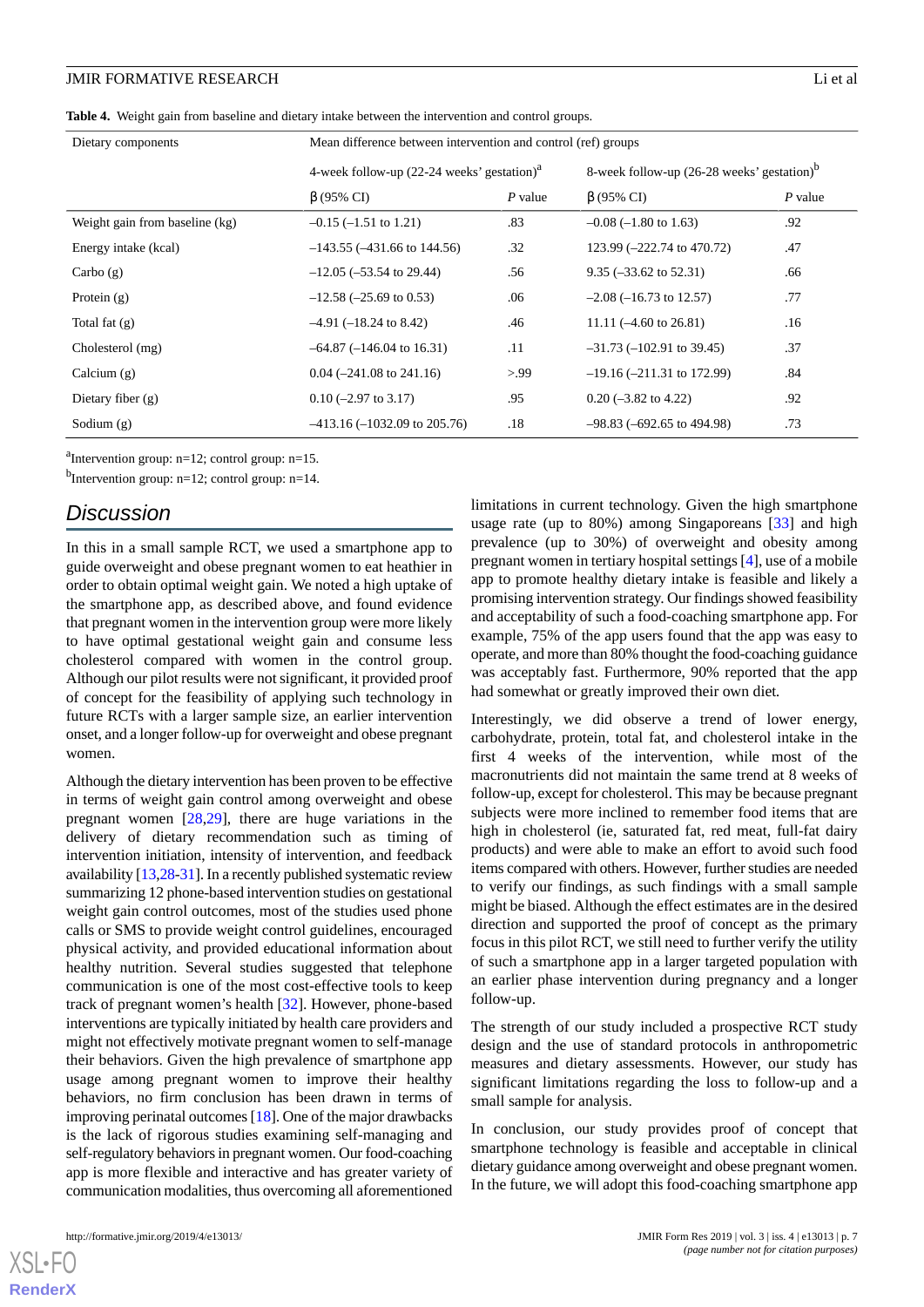#### **JMIR FORMATIVE RESEARCH** Li et al. **Li et al.** Li et al.

and test its utility in a larger setting with a targeted population, earlier intervention, and longer follow-up throughout pregnancy.

## **Acknowledgments**

This study is supported by Singapore National Medical Research Council Centre Grant (NMRC/CG/C008A/2017\_KKH). L-JL is funded by Singapore National Medical Research Council Transition Award (NMRC TA/0027/2014) and (NMRC/CG/C008A/2017\_KKH).

# **Conflicts of Interest**

None declared.

**Editorial notice**: This randomized study was not prospectively registered. The editor granted an exception of ICMJE rules for prospective registration of randomized trials because the risk of bias appears low and the study was considered formative. However, readers are advised to carefully assess the validity of any potential explicit or implicit claims related to primary outcomes or effectiveness.

# <span id="page-7-5"></span>**Multimedia Appendix 1**

<span id="page-7-6"></span>The electronic interface layout of the food-coaching smartphone app (Glycoleap). [[PDF File \(Adobe PDF File\), 50 KB](https://jmir.org/api/download?alt_name=formative_v3i4e13013_app1.pdf&filename=855ae5f5bf2b9034ec09b720a6e40748.pdf)-[Multimedia Appendix 1\]](https://jmir.org/api/download?alt_name=formative_v3i4e13013_app1.pdf&filename=855ae5f5bf2b9034ec09b720a6e40748.pdf)

# **Multimedia Appendix 2**

<span id="page-7-7"></span>Self-evaluation of acceptability on the GlycoLeap application during pregnancy. [[PDF File \(Adobe PDF File\), 161 KB](https://jmir.org/api/download?alt_name=formative_v3i4e13013_app2.pdf&filename=1b8c674656742cf724fe588459479865.pdf)-[Multimedia Appendix 2\]](https://jmir.org/api/download?alt_name=formative_v3i4e13013_app2.pdf&filename=1b8c674656742cf724fe588459479865.pdf)

# **Multimedia Appendix 3**

Food diary form. [[PDF File \(Adobe PDF File\), 60 KB](https://jmir.org/api/download?alt_name=formative_v3i4e13013_app3.pdf&filename=76ef20c1e692f0bbf0e2afe9e822508a.pdf)-[Multimedia Appendix 3\]](https://jmir.org/api/download?alt_name=formative_v3i4e13013_app3.pdf&filename=76ef20c1e692f0bbf0e2afe9e822508a.pdf)

# **Multimedia Appendix 4**

<span id="page-7-0"></span>CONSORT‐EHEALTH checklist (V 1.6.1). [[PDF File \(Adobe PDF File\), 2801 KB](https://jmir.org/api/download?alt_name=formative_v3i4e13013_app4.pdf&filename=fb723dcc8850b1e5b8e2b7321ee49090.pdf)-[Multimedia Appendix 4\]](https://jmir.org/api/download?alt_name=formative_v3i4e13013_app4.pdf&filename=fb723dcc8850b1e5b8e2b7321ee49090.pdf)

## **References**

- <span id="page-7-1"></span>1. Torloni MR, Betrán AP, Horta BL, Nakamura MU, Atallah AN, Moron AF, et al. Prepregnancy BMI and the risk of gestational diabetes: a systematic review of the literature with meta-analysis. Obes Rev 2009 Mar;10(2):194-203. [doi: [10.1111/j.1467-789X.2008.00541.x](http://dx.doi.org/10.1111/j.1467-789X.2008.00541.x)] [Medline: [19055539\]](http://www.ncbi.nlm.nih.gov/entrez/query.fcgi?cmd=Retrieve&db=PubMed&list_uids=19055539&dopt=Abstract)
- <span id="page-7-2"></span>2. Jolly MC, Sebire NJ, Harris JP, Regan L, Robinson S. Risk factors for macrosomia and its clinical consequences: a study of 350,311 pregnancies. Eur J Obstet Gynecol Reprod Biol 2003 Nov 10;111(1):9-14. [Medline: [14557004](http://www.ncbi.nlm.nih.gov/entrez/query.fcgi?cmd=Retrieve&db=PubMed&list_uids=14557004&dopt=Abstract)]
- 3. Yu Z, Han S, Zhu J, Sun X, Ji C, Guo X. Pre-pregnancy body mass index in relation to infant birth weight and offspring overweight/obesity: a systematic review and meta-analysis. PLoS One 2013;8(4):e61627 [\[FREE Full text\]](http://dx.plos.org/10.1371/journal.pone.0061627) [doi: [10.1371/journal.pone.0061627\]](http://dx.doi.org/10.1371/journal.pone.0061627) [Medline: [23613888](http://www.ncbi.nlm.nih.gov/entrez/query.fcgi?cmd=Retrieve&db=PubMed&list_uids=23613888&dopt=Abstract)]
- <span id="page-7-3"></span>4. Chong Y, Cai S, Lin H, Soh SE, Lee Y, Leow MK, GUSTO study group. Ethnic differences translate to inadequacy of high-risk screening for gestational diabetes mellitus in an Asian population: a cohort study. BMC Pregnancy Childbirth 2014 Oct 02;14:345 [\[FREE Full text\]](https://bmcpregnancychildbirth.biomedcentral.com/articles/10.1186/1471-2393-14-345) [doi: [10.1186/1471-2393-14-345](http://dx.doi.org/10.1186/1471-2393-14-345)] [Medline: [25273851](http://www.ncbi.nlm.nih.gov/entrez/query.fcgi?cmd=Retrieve&db=PubMed&list_uids=25273851&dopt=Abstract)]
- <span id="page-7-4"></span>5. Devlieger R, Benhalima K, Damm P, Van Assche A, Mathieu C, Mahmood T, et al. Maternal obesity in Europe: where do we stand and how to move forward? A scientific paper commissioned by the European Board and College of Obstetrics and Gynaecology (EBCOG). Eur J Obstet Gynecol Reprod Biol 2016 Jun;201:203-208. [doi: [10.1016/j.ejogrb.2016.04.005](http://dx.doi.org/10.1016/j.ejogrb.2016.04.005)] [Medline: [27160501](http://www.ncbi.nlm.nih.gov/entrez/query.fcgi?cmd=Retrieve&db=PubMed&list_uids=27160501&dopt=Abstract)]
- 6. Mitchell S, Shaw D. The worldwide epidemic of female obesity. Best Pract Res Clin Obstet Gynaecol 2015 Apr;29(3):289-299. [doi: [10.1016/j.bpobgyn.2014.10.002](http://dx.doi.org/10.1016/j.bpobgyn.2014.10.002)] [Medline: [25487257\]](http://www.ncbi.nlm.nih.gov/entrez/query.fcgi?cmd=Retrieve&db=PubMed&list_uids=25487257&dopt=Abstract)
- 7. American College of Obstetricians and Gynecologists. Challenges for Overweight and Obese Women URL: [https://www.](https://www.acog.org/Clinical-Guidance-and-Publications/Committee-Opinions/Committee-on-Health-Care-for-Underserved-Women/Challenges-for-Overweight-and-Obese-Women) [acog.org/Clinical-Guidance-and-Publications/Committee-Opinions/Committee-on-Health-Care-for-Underserved-Women/](https://www.acog.org/Clinical-Guidance-and-Publications/Committee-Opinions/Committee-on-Health-Care-for-Underserved-Women/Challenges-for-Overweight-and-Obese-Women) [Challenges-for-Overweight-and-Obese-Women](https://www.acog.org/Clinical-Guidance-and-Publications/Committee-Opinions/Committee-on-Health-Care-for-Underserved-Women/Challenges-for-Overweight-and-Obese-Women) [accessed 2018-11-06]
- 8. Muktabhant B, Lawrie TA, Lumbiganon P, Laopaiboon M. Diet or exercise, or both, for preventing excessive weight gain in pregnancy. Cochrane Database Syst Rev 2015 Jun 15(6):CD007145. [doi: [10.1002/14651858.CD007145.pub3](http://dx.doi.org/10.1002/14651858.CD007145.pub3)] [Medline: [26068707](http://www.ncbi.nlm.nih.gov/entrez/query.fcgi?cmd=Retrieve&db=PubMed&list_uids=26068707&dopt=Abstract)]

[XSL](http://www.w3.org/Style/XSL)•FO **[RenderX](http://www.renderx.com/)**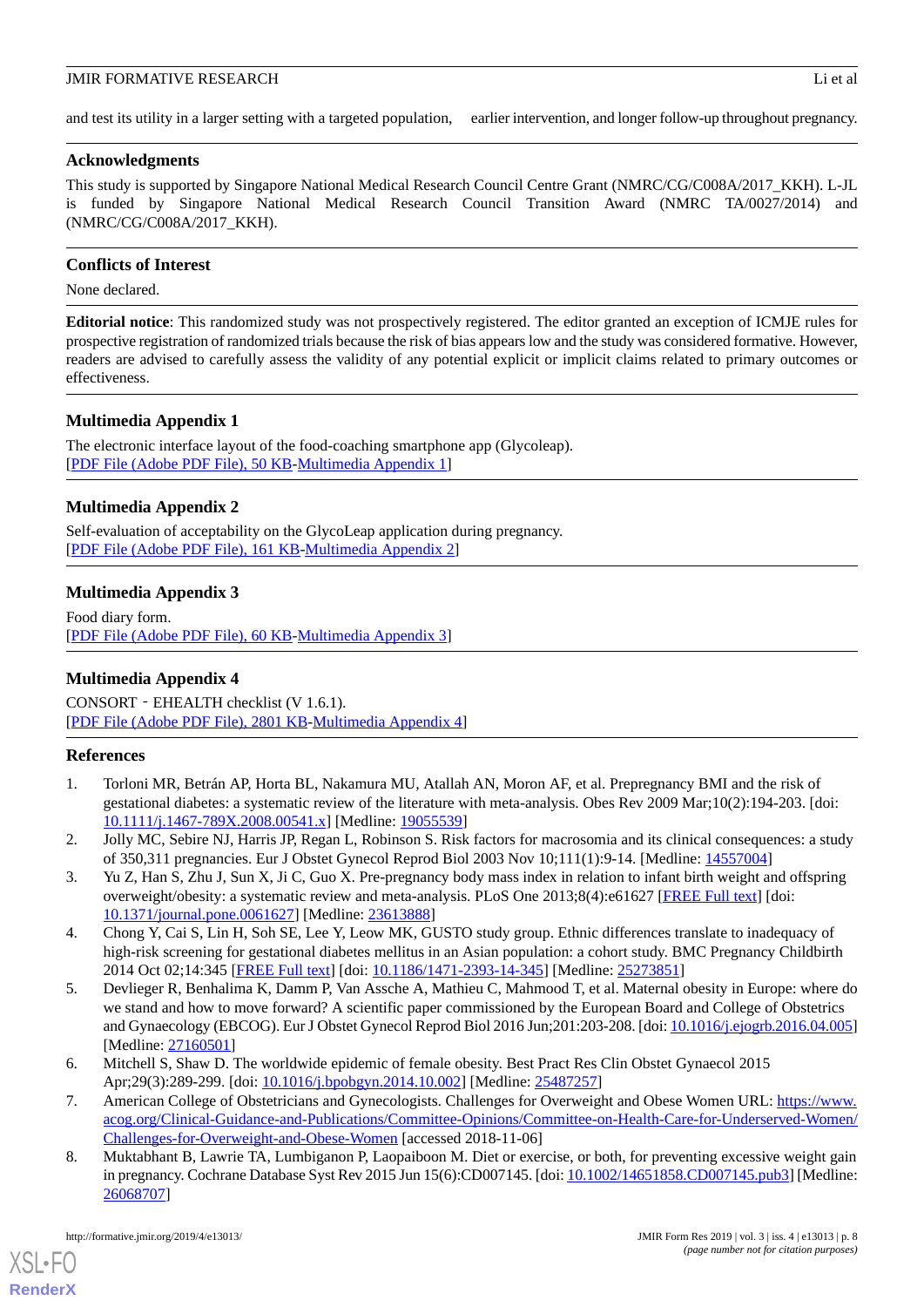- <span id="page-8-11"></span>9. American College of Obstetricians and Gynecologists. ACOG Committee opinion no. 548: weight gain during pregnancy. Obstet Gynecol 2013 Jan;121(1):210-212. [doi: [10.1097/01.aog.0000425668.87506.4c](http://dx.doi.org/10.1097/01.aog.0000425668.87506.4c)] [Medline: [23262962](http://www.ncbi.nlm.nih.gov/entrez/query.fcgi?cmd=Retrieve&db=PubMed&list_uids=23262962&dopt=Abstract)]
- <span id="page-8-0"></span>10. National Institute for Health and Care Excellence. 2010 Jul. Preparing for pregnancy: women with a BMI of 30 or more URL: [https://www.nice.org.uk/guidance/ph27/chapter/](https://www.nice.org.uk/guidance/ph27/chapter/1-Recommendations#recommendation-1-preparing-for-pregnancy-women-with-a-bmi-of-30-or-more)
- <span id="page-8-1"></span>[1-Recommendations#recommendation-1-preparing-for-pregnancy-women-with-a-bmi-of-30-or-more](https://www.nice.org.uk/guidance/ph27/chapter/1-Recommendations#recommendation-1-preparing-for-pregnancy-women-with-a-bmi-of-30-or-more) [accessed 2018-11-06] 11. Lee YS, Biddle S, Chan MF, Cheng A, Cheong M, Chong YS, et al. Health Promotion Board-Ministry of Health Clinical Practice Guidelines: Obesity. Singapore Med J 2016 Jun;57(6):292-300 [\[FREE Full text\]](https://sma.org.sg/UploadedImg/files/SMJ/5706/5706cpg1.pdf) [doi: [10.11622/smedj.2016103\]](http://dx.doi.org/10.11622/smedj.2016103)
- <span id="page-8-2"></span>[Medline: [27353244](http://www.ncbi.nlm.nih.gov/entrez/query.fcgi?cmd=Retrieve&db=PubMed&list_uids=27353244&dopt=Abstract)] 12. Nutrition During Pregnancy—Eating Right for Two. HealthHub URL: [https://www.healthhub.sg/live-healthy/928/](https://www.healthhub.sg/live-healthy/928/pregnancy-nutrition-during-pregnancy-eating-right-for-two)
- <span id="page-8-3"></span>[pregnancy-nutrition-during-pregnancy-eating-right-for-two](https://www.healthhub.sg/live-healthy/928/pregnancy-nutrition-during-pregnancy-eating-right-for-two) [accessed 2018-11-06] 13. Flynn AC, Dalrymple K, Barr S, Poston L, Goff LM, Rogozińska E, i-WIP (International Weight Management in Pregnancy) Collaborative Group. Dietary interventions in overweight and obese pregnant women: a systematic review of the content, delivery, and outcomes of randomized controlled trials. Nutr Rev 2016 May;74(5):312-328. [doi: [10.1093/nutrit/nuw005](http://dx.doi.org/10.1093/nutrit/nuw005)] [Medline: [27083868](http://www.ncbi.nlm.nih.gov/entrez/query.fcgi?cmd=Retrieve&db=PubMed&list_uids=27083868&dopt=Abstract)]
- <span id="page-8-5"></span><span id="page-8-4"></span>14. Bennett CJ, Walker RE, Blumfield ML, Gwini S, Ma J, Wang F, et al. Interventions designed to reduce excessive gestational weight gain can reduce the incidence of gestational diabetes mellitus: A systematic review and meta-analysis of randomised controlled trials. Diabetes Res Clin Pract 2018 Jul;141:69-79. [doi: [10.1016/j.diabres.2018.04.010\]](http://dx.doi.org/10.1016/j.diabres.2018.04.010) [Medline: [29698713](http://www.ncbi.nlm.nih.gov/entrez/query.fcgi?cmd=Retrieve&db=PubMed&list_uids=29698713&dopt=Abstract)]
- <span id="page-8-6"></span>15. Chaplais E, Naughton G, Thivel D, Courteix D, Greene D. Smartphone Interventions for Weight Treatment and Behavioral Change in Pediatric Obesity: A Systematic Review. Telemed J E Health 2015 Oct;21(10):822-830. [doi: [10.1089/tmj.2014.0197](http://dx.doi.org/10.1089/tmj.2014.0197)] [Medline: [26290954\]](http://www.ncbi.nlm.nih.gov/entrez/query.fcgi?cmd=Retrieve&db=PubMed&list_uids=26290954&dopt=Abstract)
- <span id="page-8-7"></span>16. Borgen I, Garnweidner-Holme LM, Jacobsen AF, Bjerkan K, Fayyad S, Joranger P, et al. Smartphone application for women with gestational diabetes mellitus: a study protocol for a multicentre randomised controlled trial. BMJ Open 2017 Mar 27;7(3):e013117 [\[FREE Full text\]](http://bmjopen.bmj.com/cgi/pmidlookup?view=long&pmid=28348183) [doi: [10.1136/bmjopen-2016-013117\]](http://dx.doi.org/10.1136/bmjopen-2016-013117) [Medline: [28348183](http://www.ncbi.nlm.nih.gov/entrez/query.fcgi?cmd=Retrieve&db=PubMed&list_uids=28348183&dopt=Abstract)]
- <span id="page-8-8"></span>17. Farzandipour M, Nabovati E, Anvari S, Vahedpoor Z, Sharif R. Phone-based interventions to control gestational weight gain: a systematic review on features and effects. Inform Health Soc Care 2018 Nov 27:1-16. [doi: [10.1080/17538157.2018.1540421\]](http://dx.doi.org/10.1080/17538157.2018.1540421) [Medline: [30479185\]](http://www.ncbi.nlm.nih.gov/entrez/query.fcgi?cmd=Retrieve&db=PubMed&list_uids=30479185&dopt=Abstract)
- <span id="page-8-9"></span>18. Daly LM, Horey D, Middleton PF, Boyle FM, Flenady V. The Effect of Mobile App Interventions on Influencing Healthy Maternal Behavior and Improving Perinatal Health Outcomes: Systematic Review. JMIR Mhealth Uhealth 2018 Aug 09;6(8):e10012 [\[FREE Full text](http://mhealth.jmir.org/2018/8/e10012/)] [doi: [10.2196/10012\]](http://dx.doi.org/10.2196/10012) [Medline: [30093368\]](http://www.ncbi.nlm.nih.gov/entrez/query.fcgi?cmd=Retrieve&db=PubMed&list_uids=30093368&dopt=Abstract)
- <span id="page-8-12"></span><span id="page-8-10"></span>19. Serné EH, de Jongh RT, Eringa EC, IJzerman RG, Stehouwer CDA. Microvascular dysfunction: a potential pathophysiological role in the metabolic syndrome. Hypertension 2007 Jul;50(1):204-211. [doi: [10.1161/HYPERTENSIONAHA.107.089680](http://dx.doi.org/10.1161/HYPERTENSIONAHA.107.089680)] [Medline: [17470716](http://www.ncbi.nlm.nih.gov/entrez/query.fcgi?cmd=Retrieve&db=PubMed&list_uids=17470716&dopt=Abstract)]
- <span id="page-8-13"></span>20. My Healthy Plate. 2010. Health Promotion Board URL: [https://www.ntu.edu.sg/students/undergraduate/studentservices/](https://www.ntu.edu.sg/students/undergraduate/studentservices/healthandcounselling/documents/hpb_myhealthyplate_factsheet_fa(hires).pdf) [healthandcounselling/documents/hpb\\_myhealthyplate\\_factsheet\\_fa\(hires\).pdf](https://www.ntu.edu.sg/students/undergraduate/studentservices/healthandcounselling/documents/hpb_myhealthyplate_factsheet_fa(hires).pdf) [accessed 2018-11-06]
- 21. Gilmore LA, Redman LM. Weight gain in pregnancy and application of the 2009 IOM guidelines: toward a uniform approach. Obesity (Silver Spring) 2015 Mar;23(3):507-511 [\[FREE Full text\]](https://doi.org/10.1002/oby.20951) [doi: [10.1002/oby.20951\]](http://dx.doi.org/10.1002/oby.20951) [Medline: [25521748\]](http://www.ncbi.nlm.nih.gov/entrez/query.fcgi?cmd=Retrieve&db=PubMed&list_uids=25521748&dopt=Abstract)
- <span id="page-8-14"></span>22. Crawford PB, Obarzanek E, Morrison J, Sabry ZI. Comparative advantage of 3-day food records over 24-hour recall and 5-day food frequency validated by observation of 9- and 10-year-old girls. J Am Diet Assoc 1994 Jun;94(6):626-630. [Medline: [8195550\]](http://www.ncbi.nlm.nih.gov/entrez/query.fcgi?cmd=Retrieve&db=PubMed&list_uids=8195550&dopt=Abstract)
- <span id="page-8-15"></span>23. De Keyzer W, Huybrechts I, De Vriendt V, Vandevijvere S, Slimani N, Van Oyen H, et al. Repeated 24-hour recalls versus dietary records for estimating nutrient intakes in a national food consumption survey. Food Nutr Res 2011;55 [[FREE Full](https://doi.org/10.3402/fnr.v55i0.7307) [text](https://doi.org/10.3402/fnr.v55i0.7307)] [doi: [10.3402/fnr.v55i0.7307\]](http://dx.doi.org/10.3402/fnr.v55i0.7307) [Medline: [22084625](http://www.ncbi.nlm.nih.gov/entrez/query.fcgi?cmd=Retrieve&db=PubMed&list_uids=22084625&dopt=Abstract)]
- <span id="page-8-16"></span>24. Ma Y, Olendzki BC, Pagoto SL, Hurley TG, Magner RP, Ockene IS, et al. Number of 24-hour diet recalls needed to estimate energy intake. Ann Epidemiol 2009 Aug;19(8):553-559 [\[FREE Full text\]](http://europepmc.org/abstract/MED/19576535) [doi: [10.1016/j.annepidem.2009.04.010\]](http://dx.doi.org/10.1016/j.annepidem.2009.04.010) [Medline: [19576535](http://www.ncbi.nlm.nih.gov/entrez/query.fcgi?cmd=Retrieve&db=PubMed&list_uids=19576535&dopt=Abstract)]
- <span id="page-8-17"></span>25. Generate Nutrition Information Panel (NIP) Online. Health Promotion Board URL: [https://focos.hpb.gov.sg/eservices/NIP/](https://focos.hpb.gov.sg/eservices/NIP/Add_Product.aspx) [Add\\_Product.aspx](https://focos.hpb.gov.sg/eservices/NIP/Add_Product.aspx) [accessed 2018-11-06]
- <span id="page-8-18"></span>26. Chong MF, Chia A, Colega M, Tint M, Aris IM, Chong Y, GUSTO Study Group. Maternal Protein Intake during Pregnancy Is Not Associated with Offspring Birth Weight in a Multiethnic Asian Population. J Nutr 2015 Jun;145(6):1303-1310. [doi: [10.3945/jn.114.205948\]](http://dx.doi.org/10.3945/jn.114.205948) [Medline: [25948786](http://www.ncbi.nlm.nih.gov/entrez/query.fcgi?cmd=Retrieve&db=PubMed&list_uids=25948786&dopt=Abstract)]
- <span id="page-8-19"></span>27. HealthHub. 2015. Healthy start for your pregnancy URL: [https://www.healthhub.sg/live-healthy/840/](https://www.healthhub.sg/live-healthy/840/healthy-start-for-your-pregnancy) [healthy-start-for-your-pregnancy](https://www.healthhub.sg/live-healthy/840/healthy-start-for-your-pregnancy) [accessed 2018-11-06]
- 28. Oteng-Ntim E, Varma R, Croker H, Poston L, Doyle P. Lifestyle interventions for overweight and obese pregnant women to improve pregnancy outcome: systematic review and meta-analysis. BMC Med 2012 May 10;10:47 [\[FREE Full text\]](https://bmcmedicine.biomedcentral.com/articles/10.1186/1741-7015-10-47) [doi: [10.1186/1741-7015-10-47](http://dx.doi.org/10.1186/1741-7015-10-47)] [Medline: [22574949\]](http://www.ncbi.nlm.nih.gov/entrez/query.fcgi?cmd=Retrieve&db=PubMed&list_uids=22574949&dopt=Abstract)
- 29. Thangaratinam S, Rogozinska E, Jolly K, Glinkowski S, Roseboom T, Tomlinson JW, et al. Effects of interventions in pregnancy on maternal weight and obstetric outcomes: meta-analysis of randomised evidence. BMJ 2012 May 16;344:e2088 [[FREE Full text](http://www.bmj.com/cgi/pmidlookup?view=long&pmid=22596383)] [Medline: [22596383](http://www.ncbi.nlm.nih.gov/entrez/query.fcgi?cmd=Retrieve&db=PubMed&list_uids=22596383&dopt=Abstract)]

[XSL](http://www.w3.org/Style/XSL)•FO **[RenderX](http://www.renderx.com/)**